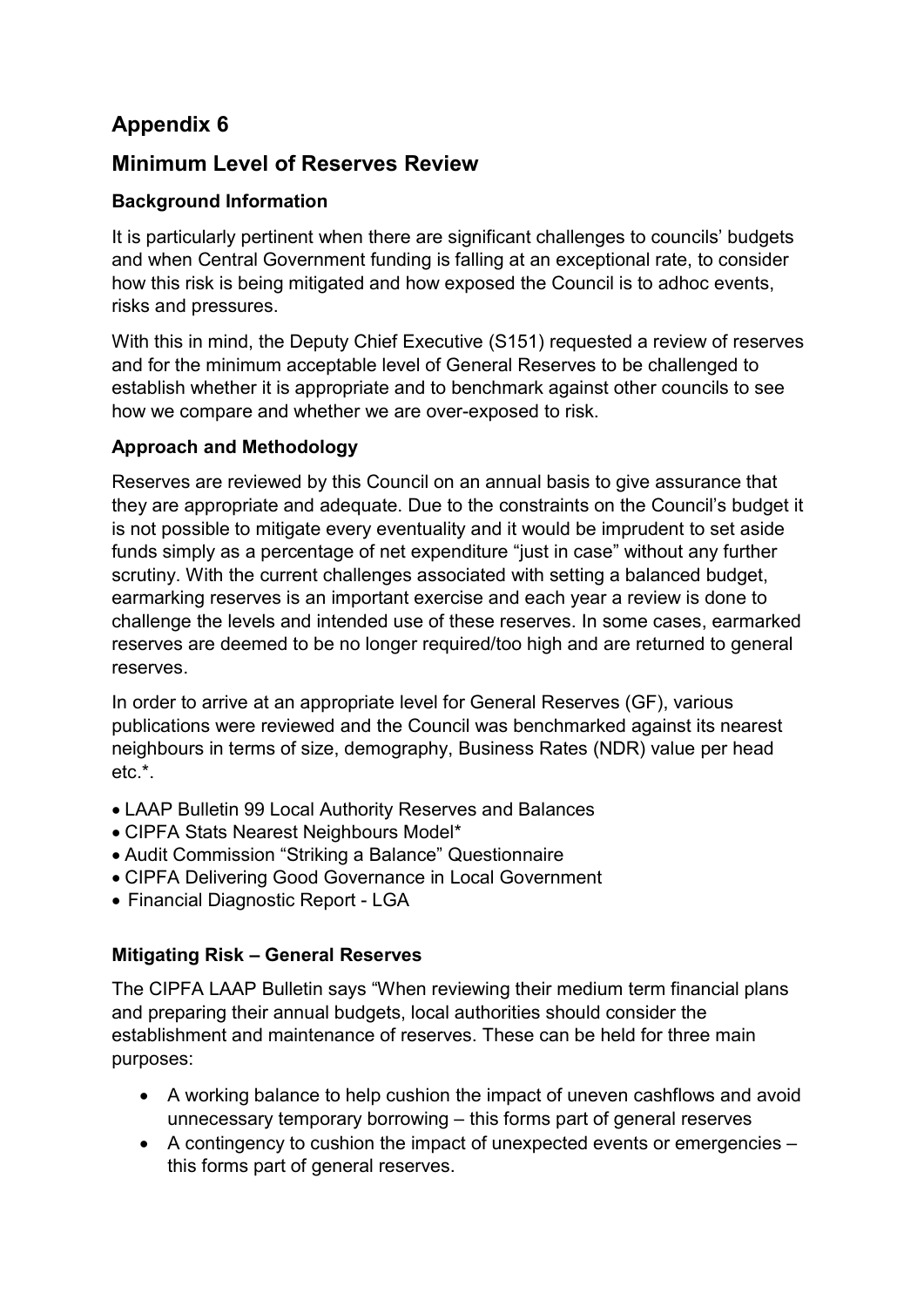A means of building up funds to meet known or predicted requirements – via earmarked reserves (legally part of the General Fund).

As part of the review of the adequacy of the general reserves balance, it is prudent to consider the particular risks that the Council faces and how these are mitigated by earmarked reserves and other mechanisms.

There are a number of general risks which are relevant to all or most councils and for the most part are mitigated by a robust approach to budget setting within the MTFP. These include inflation and interest rates; the timing of capital receipts; demand led pressures; the delivery of efficiency savings; the availability of Government grants and general funding; and the general financial climate. These risks are considered at every stage of the budget setting process and the experience of the S151 Officer and senior finance officers will be fundamental in identifying and addressing the pressures relating to these risks.

An indicator of the risks particular to the Council is the Risk Register. This captures those risks which need to be managed and monitored as they can potentially have a very detrimental effect on the financial or reputational standing of the Council. We have therefore used the Council's risk register as the starting point for the risk matrix.

### Quantifying the Financial Risk

The risk-based assessment gave a range of appropriate "minimum" general reserves levels as £1.7m to £2.2m. With consideration to the Council's challenges in setting a balanced budget it is considered that the level currently held in General Reserves is adequate and it would not be necessary to increase this amount in line with an arbitrary percentage.

#### Striking a Balance Questionnaire

The Audit Commission's (though now defunct) questionnaire is a good aide memoire to highlight the areas a Council should consider when assessing the minimum level of reserves. It also draws on benchmarking to establish how other councils mitigate their risks. This questionnaire and the CIPFA stats Nearest Neighbour Model were used to benchmark against 12 other councils which have similar attributes. The average minimum level of general reserves for the 13 councils for which budget levels were available, was 8.73% as opposed to the 18.74% that Mid Devon Council currently holds. It was also significant that Mid Devon's level of Earmarked Reserves stand at 124.57% of Net Expenditure which is the highest of the 13 councils included. This should give assurance over our ability to mitigate risks without having to over-inflate our General Reserves level,

#### Conclusion and Next Steps

The risk assessment and Audit Commission questionnaire are useful tools in establishing Mid Devon's minimum level of general reserves. This must be caveated with the assertion that if the Council relies on reserves to address a budget gap it will be immediately exposed to a heightened risk if it does not remain above the minimum level.